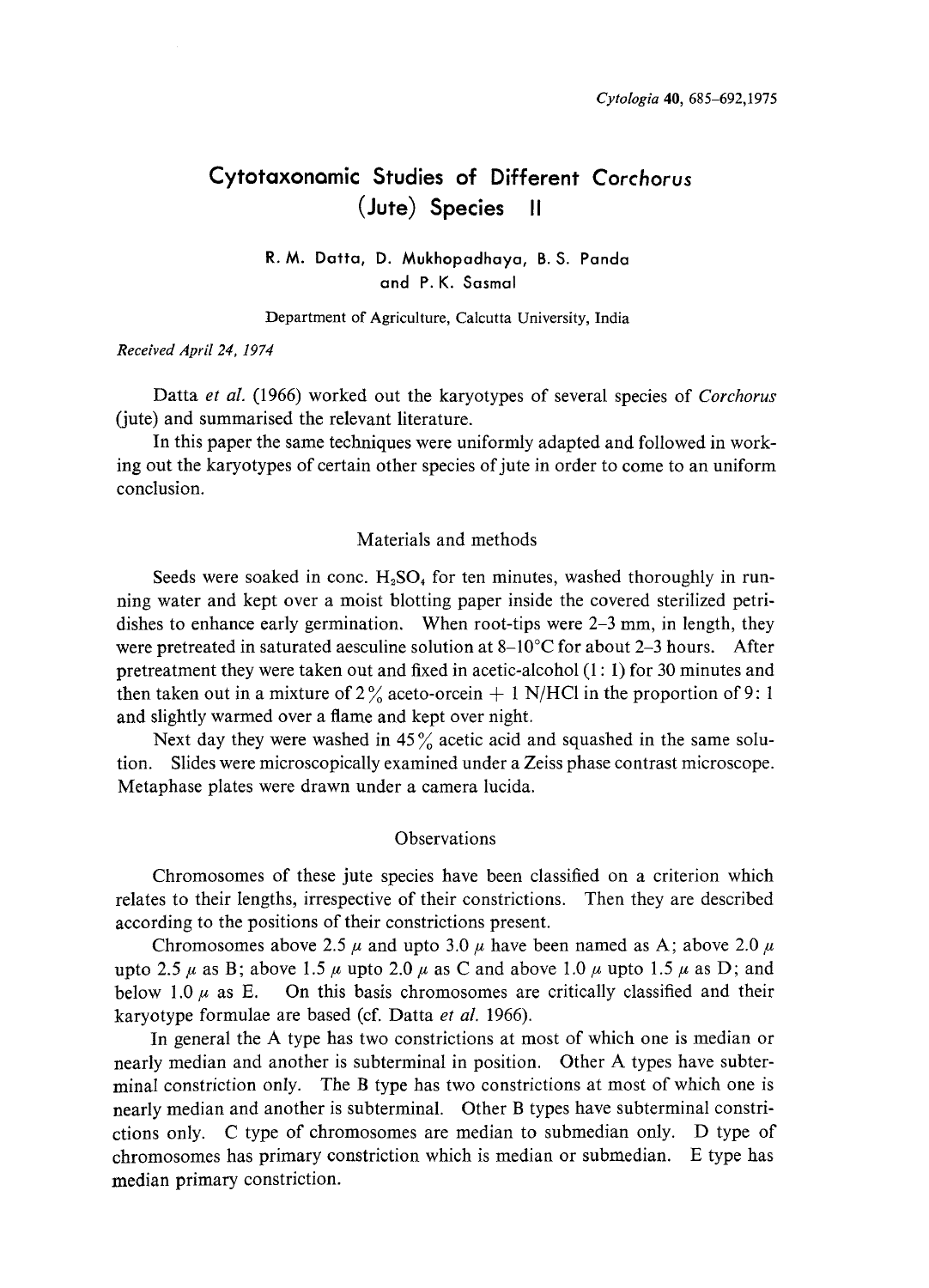Diploid chromosome numbers of C. olitorius and C. capsularis, the cultivated jute species and those of other four wild species of Corchorus (urticaefolius, siamensis, aestuans and an unidentified new species from Mozambique) are 14. Those of hybrids of  $2n \times 4n$  C. olitorius are variable, though 21 is also recorded (by Datta and Panda 1960).

| i                                    | i i l<br>$B_{3}$      | C                 |         | C. olitorius      |
|--------------------------------------|-----------------------|-------------------|---------|-------------------|
| į<br>A <sub>2</sub>                  | B <sub>4</sub>        | C                 |         | C. capsularis     |
| A <sub>4</sub>                       |                       | $B_3$             |         | C. urticaefolius  |
| $\ddot{\bullet}$<br>A                | B3                    | li i<br>$c_{3}$   |         | C. sp. Moxambique |
| $\ddot{\bullet}$<br>$\blacktriangle$ | i i<br>B <sub>2</sub> | ii i i<br>$c_{4}$ |         | C. siamensis      |
| i<br>A                               | B <sub>2</sub>        | $c_{2}$           | $D_{2}$ | C, aestuans       |

Fig. 1. Karyotypes of different wild jute species.  $\times$  2400.

Table I shows the frequencies of variation in the chromosome numbers observ ed in the somatic tissues of C. olitorius. Amongst 10 metaphase plates observed,

| Metaphase plates observed | No. of 2n chromosomes |
|---------------------------|-----------------------|
|                           | 14                    |
|                           |                       |
| Total 10                  |                       |

Table 1.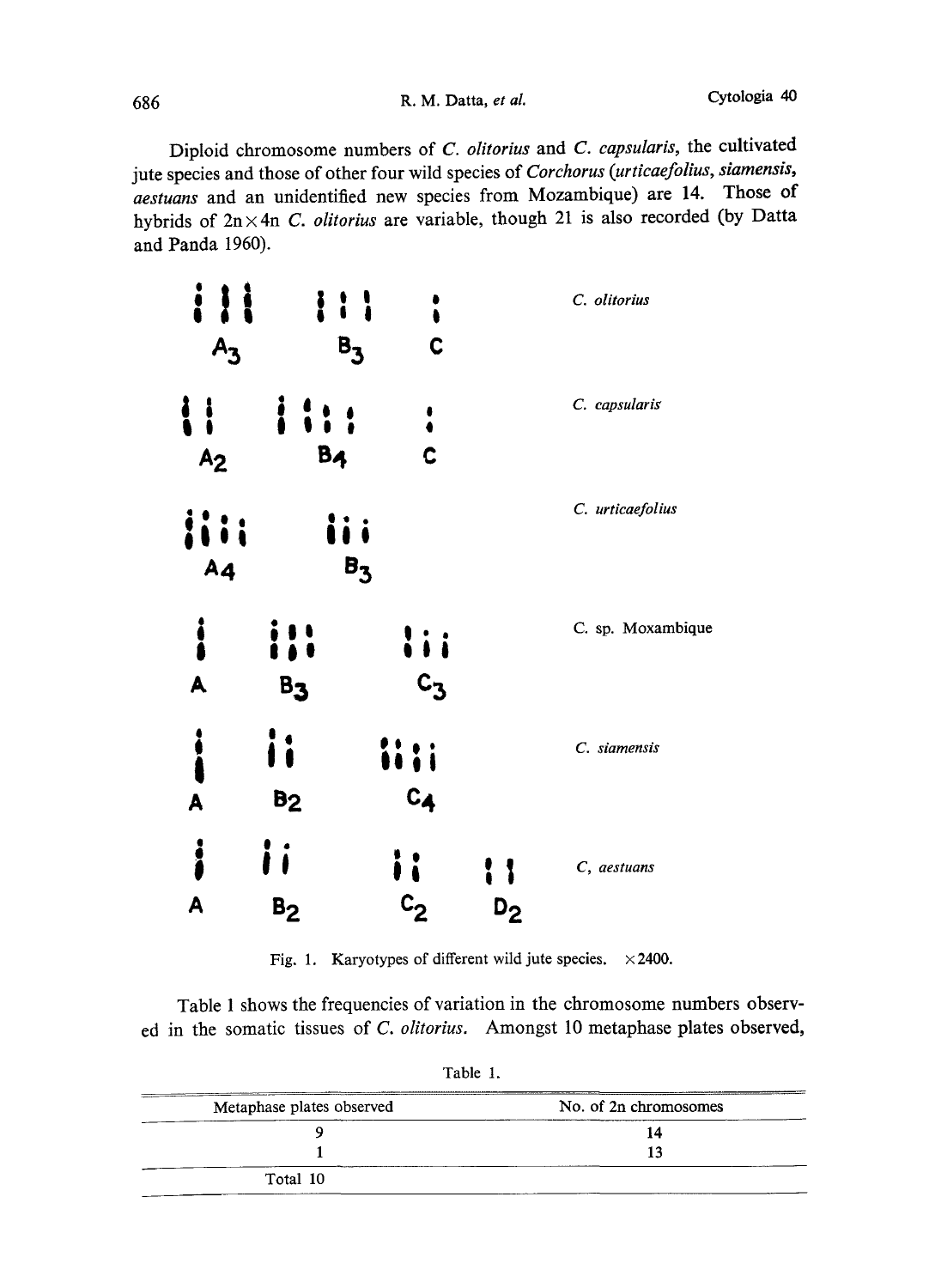| ۱ľ<br>31<br>÷<br>п |  |
|--------------------|--|
|--------------------|--|

| Species                    | Chromo-<br>somes | Length<br>$(\mu)$ | Av. length<br>$(\mu)$ | "R"<br>length  | Centro-<br>mere | No. of<br>chromo-<br>somes<br>with<br>secondary<br>constric-<br>tion | Chromatin<br>content<br>$(\mu)$ |
|----------------------------|------------------|-------------------|-----------------------|----------------|-----------------|----------------------------------------------------------------------|---------------------------------|
| C. olitorius               | A                | 3.30              | 2.48                  | 100.0          | М               | 8                                                                    | 34.30                           |
|                            | A                | 2.75              |                       | 83.8           | М               |                                                                      |                                 |
|                            | A                | 2.75              |                       | 83.3           | M               |                                                                      |                                 |
|                            | $\bf{B}$<br>в    | 2.20              |                       | 66.6           | м               |                                                                      |                                 |
|                            | в                | 2.20<br>2.20      |                       | 66.6           | Sm              |                                                                      |                                 |
|                            | $\mathbf C$      | 1.95              |                       | 66.6<br>59.9   | Sm<br>М         |                                                                      |                                 |
| C. capsularies             | A                | 3.10              | 2.44                  | 100.0          | М               | 6                                                                    | 32.48                           |
|                            | A                | 2.57              |                       | 82.9           | м               |                                                                      |                                 |
|                            | В                | 2.48              |                       | 80.0           | М               |                                                                      |                                 |
|                            | B                | 2.48              |                       | 80.0           | м               |                                                                      |                                 |
|                            | в                | 2.48              |                       | 80.0           | M               |                                                                      |                                 |
|                            | в                | 2.48              |                       | 80.0           | М               |                                                                      |                                 |
|                            | C                | 1.65              |                       | 53.2           | м               |                                                                      |                                 |
| C. urticaefolius           | A                | 3.00              | 2.39                  | 100.00         | Sm              | $\overline{2}$                                                       | 33.50                           |
|                            | A                | 2.75              |                       | 91.66          | St              |                                                                      |                                 |
|                            | A                | 2.50              |                       | 83.33          | Sm              |                                                                      |                                 |
|                            | A                | 2.50              |                       | 83.33          | St              |                                                                      |                                 |
|                            | B<br>B           | 2.00              |                       | 66.66          | Sm              |                                                                      |                                 |
|                            | B                | 2.00<br>2.00      |                       | 66.66<br>66.66 | Sm<br>Sm        |                                                                      |                                 |
| C. siamensis               | A                | 2.50              | 1.86                  | 100.00         | Sm              | $\mathbf{2}$                                                         | 26.00                           |
|                            | в                | 2.00              |                       | 80.00          | St              |                                                                      |                                 |
|                            | $\bf{B}$         | 2.00              |                       | 80.00          | Sm              |                                                                      |                                 |
|                            | C                | 1.75              |                       | 69.92          | Sm              |                                                                      |                                 |
|                            | $\mathbf C$      | 1.75              |                       | 69.92          | Sm              |                                                                      |                                 |
|                            | $\mathbf C$      | 1.50              |                       | 60.00          | Sm              |                                                                      |                                 |
|                            | $\mathbf C$      | 1.50              |                       | 60.00          | Sm              |                                                                      |                                 |
| C. aestuans                |                  |                   |                       |                |                 |                                                                      |                                 |
| $=(C.$ acutan-<br>gulus)   | A                | 2.50              | 1.68                  | 100.00         | Sm              | $\overline{2}$                                                       | 23.50                           |
|                            | B                | 2.00              |                       | 80.00          | St              |                                                                      |                                 |
|                            | B                | 2.00              |                       | 80.00          | St              |                                                                      |                                 |
|                            | C                | 1.75              |                       | 69.92          | Sm              |                                                                      |                                 |
|                            | $\mathbf C$      | 1.50              |                       | 60.00          | Sm              |                                                                      |                                 |
|                            | D                | 1.00              |                       | 40.00          | м               |                                                                      |                                 |
|                            | D                | 1,00              |                       | 40.00          | М               |                                                                      |                                 |
| Corchorus<br>species, wild |                  |                   |                       |                |                 |                                                                      |                                 |
| from Mozam-                | A                | 2.50              | 1.89                  | 100.00         | St              | $\overline{\mathbf{4}}$                                              | 26.50                           |
| bique                      | в                | 2.25              |                       | 90.00          | St              |                                                                      |                                 |
|                            | $\bf{B}$         | 2.00              |                       | 80.00          | М               |                                                                      |                                 |
|                            | B                | 2.00              |                       | 80.00          | м               |                                                                      |                                 |
|                            | $\mathbf C$      | 1.50              |                       | 60.00          | м               |                                                                      |                                 |
|                            | $\mathbf C$      | 1.50              |                       | 60.00          | М               |                                                                      |                                 |
|                            | C                | 1.50              |                       | 60.00          | м               |                                                                      |                                 |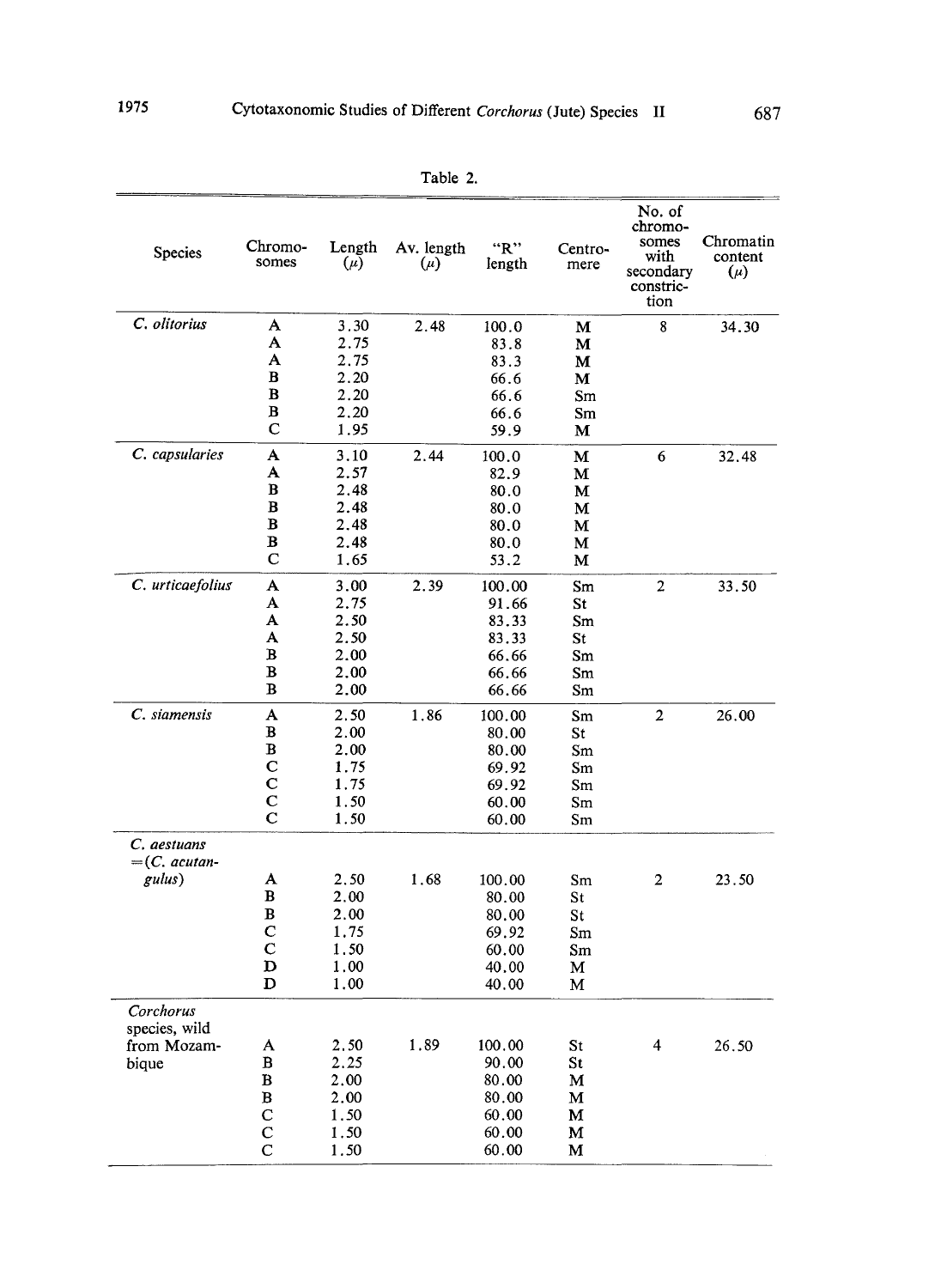one was found with 13 and the rest with 14 chromosomes (by Datta and Mukhopad haya in 1965).

Previously Datta et al. (1966) reported variations in the somatic chromosome numbers in C. pascuorum and C. asplenifolius.

Length, average length, "R" length, centromere etc. can be noted in Table 2.

Fig. 2. shows the total amount of chromatin content in these species. Lengths of bar diagrams are given in  $\mu$ . Fig. 1. shows the karyotypes of these species.

In 1960 Datta and Panda observed a wide range of variations in chromosome numbers in the root tip cells of different hybrid population of  $2n \times 4n$  C. olitorius (strain C. G.). Range of variations recorded was from 12-56. 28 had the highest frequency of 12, whereas several complements has the lowest frequency of 1. In a later study (1965) on the same material Datta and Mukhopadhaya recorded certain above mentioned variations in addition to  $2n=10$  in the frequency of 1, not recorded before (vide: Table 3).



Fig. 2. Histogram showing the relative chromatin contents of these jute species.

Occurrence of 28 chromosomes in the highest frequency might be due to fertili zation of an unreduced triploid gamete with one normal gamete.

Studied seedlings were composed of 2.22% hypoploids, 35.54% euploids and 62.18 $\%$  hyperploids in 1969.

Studied seedlings were composed of 16.66% hypoploids, 50.00% triploids and 33.33% tetraploids in 1965.

Table 4 shows the karyotypic formulae and world distribution of these species .

## Discussion

Sharma and Ray (1958) described the karyotype formulae of C. olitorius as  $AB_2C_2D_2$  and of C. capsularis as  $AB_2CD_3$  following a different technique and a different type of fixative. Datta et al. (1966) followed a different technique uni-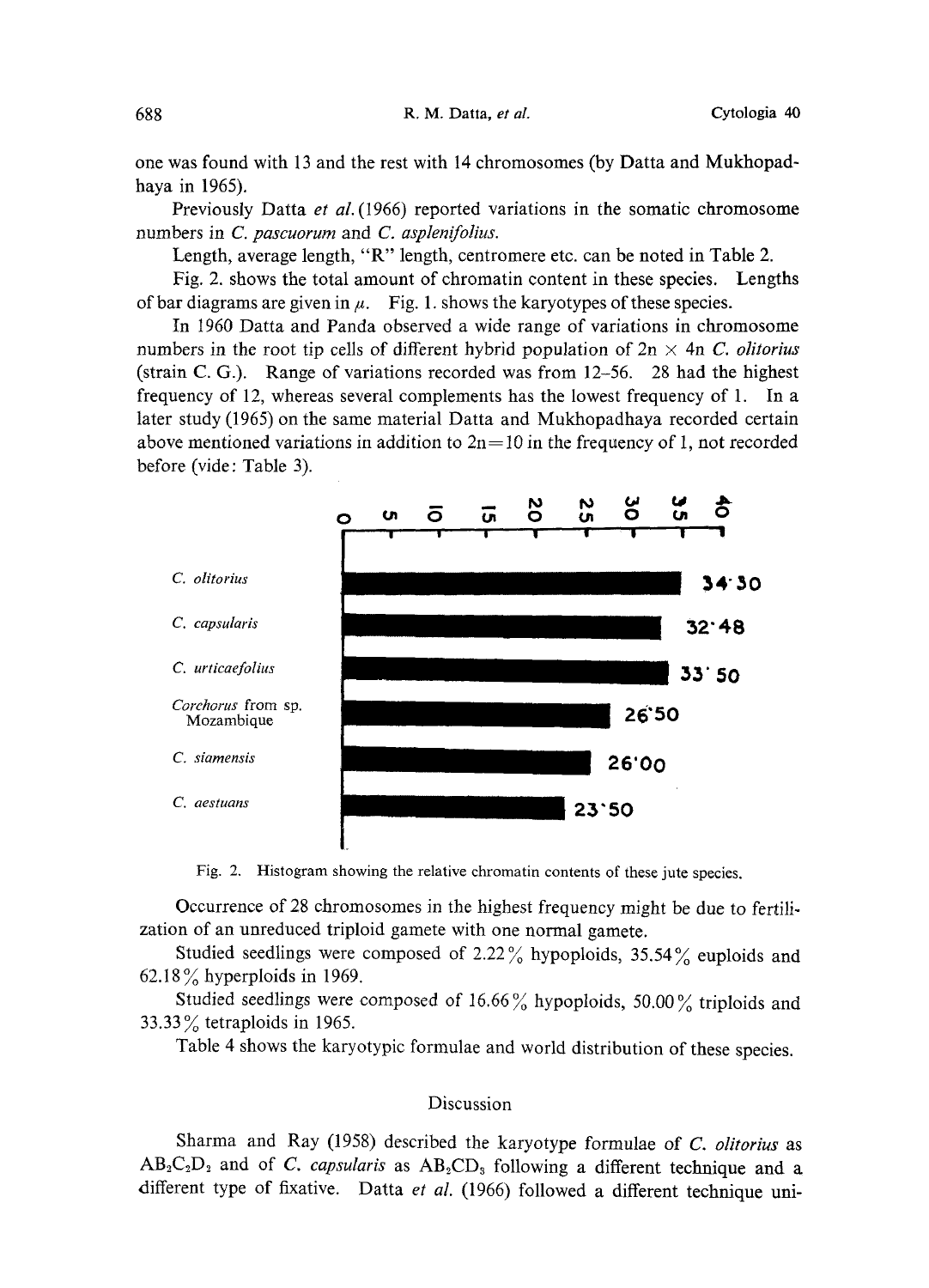| Chromosome no.      | 10               | 12                | 14              | 15              | 16             | 18               |
|---------------------|------------------|-------------------|-----------------|-----------------|----------------|------------------|
| Frequencies (1960)  |                  | $(2.22\%)$        | $(2.22\%)$      | $(2.22\%)$      | $(2.22\%)$     | $(2.22\%)$       |
| Percentages* (1965) | $(16.66\%)$      |                   |                 |                 |                |                  |
| Chromosome no.      | 21               | 22                | 23              | 24              | 25             | 26               |
| Frequencies (1960)  | $(4.44\%)$       | $(2.22\%)$        | 2<br>$(4.44\%)$ | ٦<br>$(6.66\%)$ | (2.22%)        | 9<br>$(20.00\%)$ |
| Percentages (1965)  | 3<br>$(50.00\%)$ |                   |                 |                 |                |                  |
| Chromosome no.      | 27               | 28                | 29              | 30              | 36             | 45               |
| Frequencies (1960)  | 3<br>$(6.66\%)$  | 12<br>$(26.66\%)$ | $(2.22\%)$      | $(2.22\%)$      | $(2.22\%)$     | $(2.22\%)$       |
| Percentages (1965)  |                  | $(33.33\%)$       |                 |                 |                |                  |
| Chromosome no.      | 48               | 54                | 56              | Total           | $Mean + S.E.$  | S                |
| Frequencies (1960)  | $(2.22\%)$       | (2.22%)           | $(2.22\%)$      | $99.94 = 100$   | $27.13 + 1.14$ | 8.72             |
| Percentages (1965)  |                  |                   |                 | $99.99 = 100$   | $21.5 + 2.70$  | 6.59             |

Table 3. Somatic chromosome numbers in different seedlings (root tips) of  $2n \times 4n$  hybrid population of C. olitorius strain C. G.

\* Percentages (given in brackets below each frequency) .

Table 4. Karyotype formulae

| Serial no. | <b>Species</b>                                       | Haploid<br>karyotype | Distribution                                                                                                                                                          |
|------------|------------------------------------------------------|----------------------|-----------------------------------------------------------------------------------------------------------------------------------------------------------------------|
| 1.         | C. olitorius                                         | $A_3B_3C$            | Portugal, Africa, Madagascar, Arbia, Persia,<br>Afghanistan, Pakistan, India, Burma, Malay-<br>sia, Siam, Formosa, Loochoo Islands, China.<br>Philippines, Australia. |
| 2.         | C. capsularis                                        | $A_2B_4C$            | India, Bangladesh (formerly E. Pakistan)<br>Burma, Malaysia, Siam, Cochin-China, For-<br>mosa, Loochoo Islands, China, Philippines,                                   |
| 3.         | C. urticaefolius                                     | $A_4B_3$             | Africa, India, Sri Lanka (Ceylon), Siam.                                                                                                                              |
| 4.         | C. siamensis                                         | $AB_2C_4$            | <b>Siam</b>                                                                                                                                                           |
| 5.         | C. aestuans<br>$(Syn = C$ .<br>acutangulus)          | $AB_2C_2D$           | South and North America, Africa, Pakistan,<br>India, Bangladesh, Malaysia, The East Indies,<br>Siam, Formosa, Loochoo Islands, China, Au-<br>stralia                  |
| 6.         | Corchorus<br>species (Wild,<br>from Mozambi-<br>que) | $AB_3C_3$            | Mozambique (Africa)                                                                                                                                                   |

formly on several species of Corchorus and published their results. Following the same method as enunciated by Datta and his co-workers (1966), the karyotype formulae of C. olitorius and C. capsularis stand as  $A_3B_3C$  and  $A_2B_4C$  respectively. Further, Sharma and Ray (1958) did not give detailed measurements against each class of chromosome and concluded (p 12), "Karyotype differences between species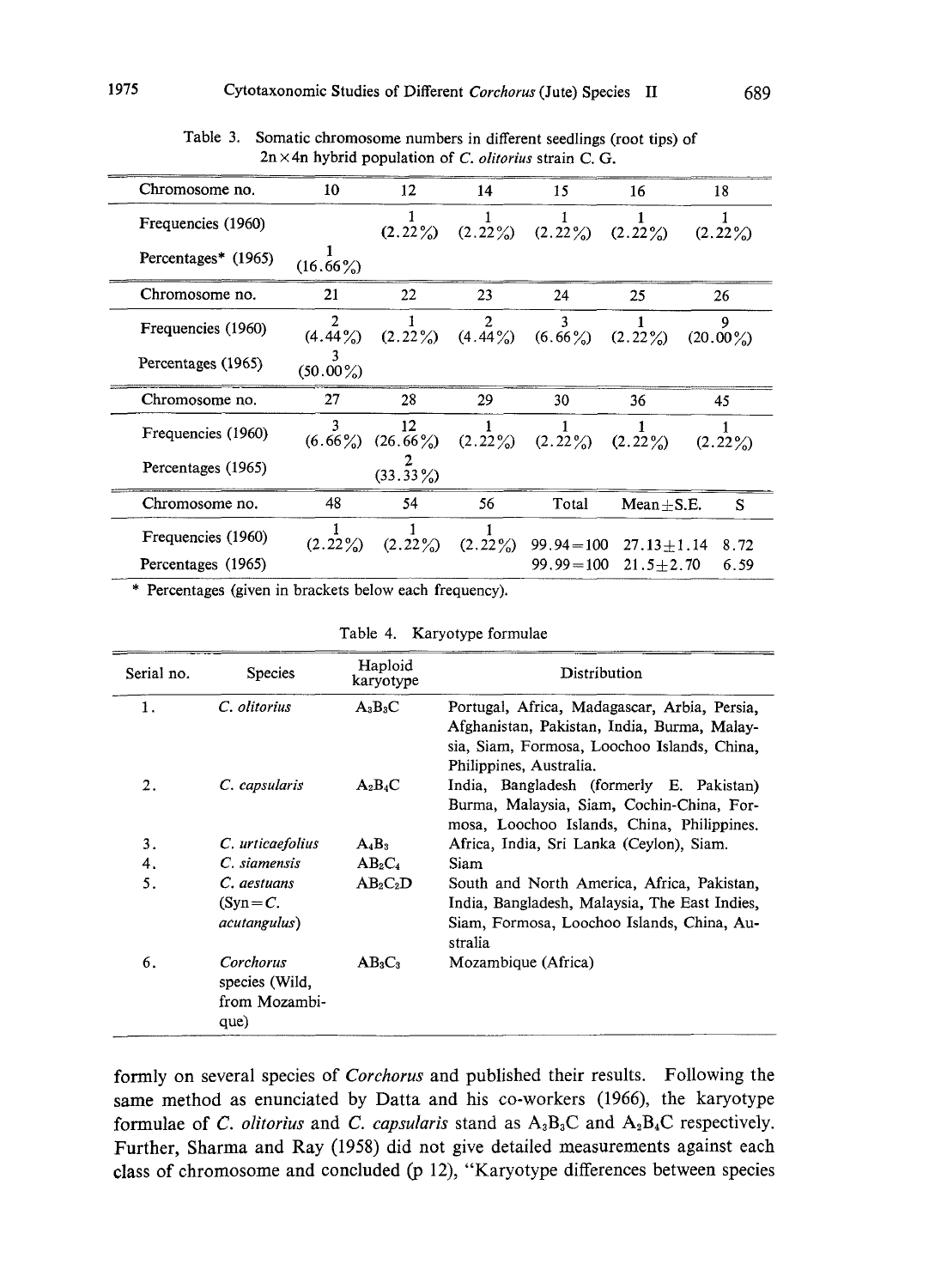and another suggest further the role of chromosomal alterations in structure, in speci ation. This also serves to emphasize the idea that in genera, having uniform chromo some number in their species, karyotype data are useful criteria for identification of their species".

Corchorus species (wild, from Mozambique) was regarded as a form of C. trilocularis by the experts of the Royal Botanic Gardens at Kew, England (in a com munication to Datta). Morphologically it does not show any resemblance to C. trilocularis except in the shape and size of flowers. Rather, in other morphological peculiarities, it shows resemblance to C. olitorius. Karyologically also it does not fully tally with C. olitorius nor with C. trilocularis  $(3M+4 \text{ Sm}+0 \text{ St})$  (Cf. Datta et al. 1966, Datta 1968). Chromosomes of this species are a little smaller than those of C. olitorius. Most likely the present one may be a new valid species or it may be a

| <b>Species</b>                         | Nature of centromere<br>Submedian Subterminal<br>Median |   |   | Inference                       |
|----------------------------------------|---------------------------------------------------------|---|---|---------------------------------|
| 1. C. capsularis                       |                                                         | O |   | Most primitive                  |
| 2. C. olitorius                        |                                                         |   |   | Primitive                       |
| 3. C. siamensis                        |                                                         | 6 |   | More advanced than 4.5<br>and 6 |
| 4. C. urticaefolius                    |                                                         |   | 2 | Less advanced than 3            |
| 5. C. aestuans<br>6. Corchorus species |                                                         |   | 2 | Less advanced than 3 and 4.     |
| (wild from<br>Mozambeque)*             |                                                         | 0 |   | More primitive than 3, 4 and    |

Table 5. Showing the presence of median, submedian and subterminal centromeres in the species studied showing comparative primitiveness of the respective species in the scale of evolution

\* This species is still not identified properly .

variant form of a certain species complex. Thorough systematic study and genome analysis are not yet done. In Africa there occurs maximum speciation of the genus Corchorus. A number of variations of each jute species also is noted due to climatic and edaphic factors. Intensive researches are needed to unravel the intricate my steries of Nature.

C. urticaefolius and C. aestuans (= $C$ . acutangulus) are morphologically similar in outward appearance. Karyologically they are different, though anatomically both these two species show certain similarities (Cf. Datta and Saha 1960, Datta and Miss Chatterjee in press). Morphology and anatomy also show phylogenetic similarities. They may be nearly related but genetical experiments are needed to come to a de finite conclusion in this respect.

C. siamensis is an endemic species of Siam. Karyologically it is an advanced species. But it shows certain morphological similarities with those of C. olitorius. Further researches are going on in this laboratory on this species to come to a definite conclusion.

Huziwara (1958) remarked that there is a remarkable similarity of chromosome morphology between complements of closely related species. This has been de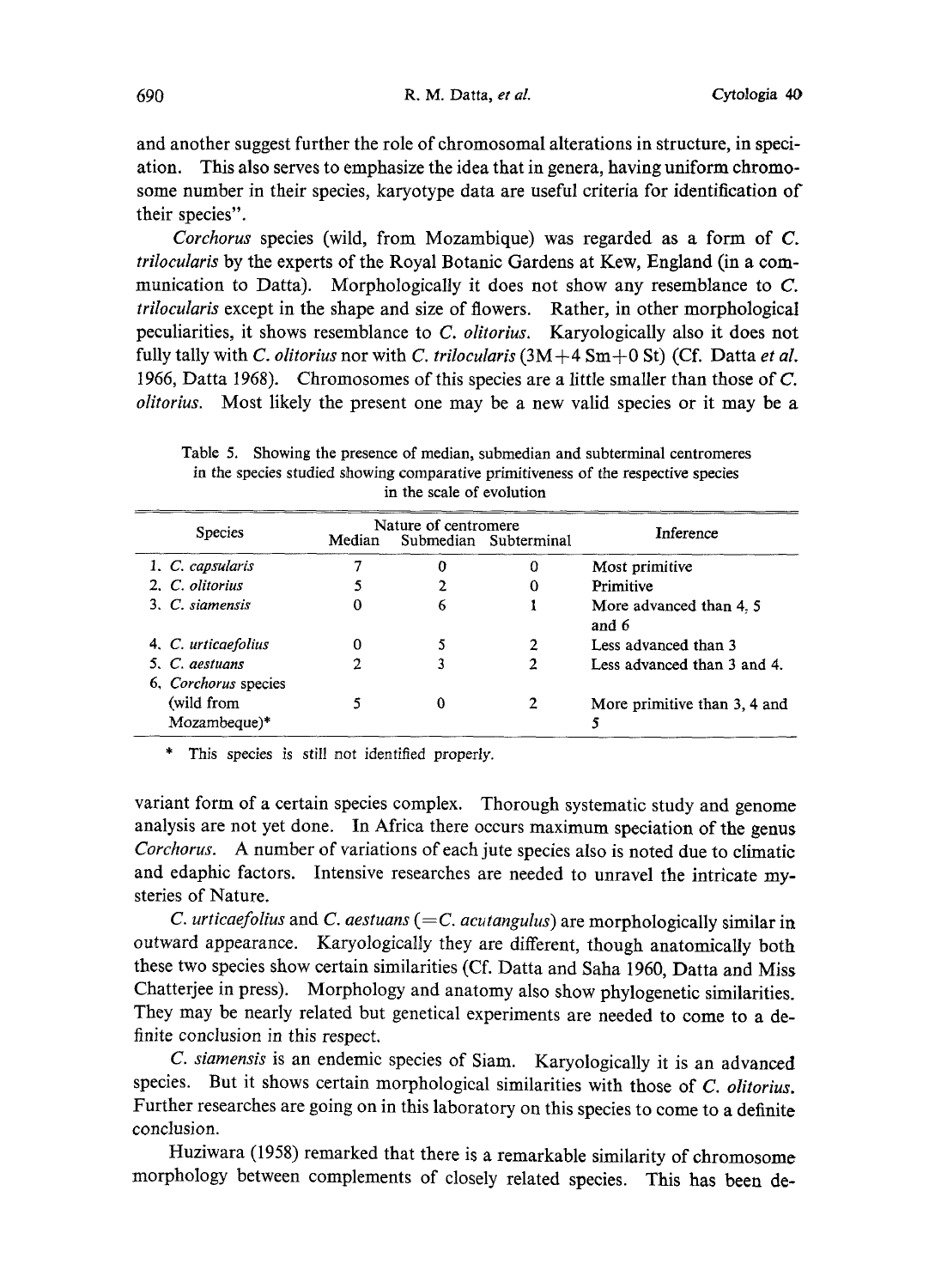monstrated in many different kinds of plants. In addition , the importance of the study of karyomorphology is being highly appreciated in determining phylogeny , evolution and differentiation of species. Lewitsky's (1931) and Delauney's (1926) hypotheses have been taken into consideration in order to come to a tentative con clusion.

In the hybrid population of  $2n \times 4n$  C. *olitorius*, a wide range of variations in chromosome number is noted. Studied seedlings were found to be hypoploids, euploids, hyperploids in addition to normal triploids. Ising (1966) also recorded variations in chromosome number in  $4n \times 2n$  hybrids of Cyrtanthus. In case of actual triploids in jute the karyotype was studied and the karyotype formula stands as  $A_9B_9C_3$ .

It is evident from the present study and the previous one (Cf. Datta et al. 1966) that evolution in this genus is not only divaricate but intricate also.

#### Summary

1. Karyotypes of 6 jute (*Corchorus*) species are worked out. Detailed measurements of chromosomes are given. Karyotype formula for each species is given on the basis of measurements in this genus.

2. Evolution seems to be divaricate but intricate also.

### References

- Datta, R. M., Panda, B. S., Roy, K., Bose, M. M. and De, T. K. 1966. Cytotaxonomic studies of different Corchorus (Jute) species I. Bot. Mag. Tokyo 79: 467-73.
- -, 1968. Karyology of some jute species. Proc. International Seminar on "Chromosomeits structure and function". Nucleus suppl. Vol. p 43-45.
- $\longrightarrow$ , and Chatterjee, (Miss) U. Wood anatomy of a few species of *Corchorus* III. Ind. Agric. (in press)
- Datta, A. K. and Saha, S. B. 1960. Wood anatomy of the genus Corchorus (Jute) Ind. Agric. 4  $(2): 129'134.$
- Delaunay, L. S. 1926. Phylogenetische Chromosomenverkdrzung. Z. Zellforschg. and mikrosk. Anatom. 4: 338-364.
- Huziwara, Y. 1958. Karyotype analysis in some genera of Compositae IV. The karyotypes within the genera Gymnaster, Kalimeris and Heteropappus. Cytol. 23: 33-45.
- Ising, G. 1966. Cytogenetic studies in Cyrtanthus. I. Segregation in an allotetraploid. Here ditas 36: 25-53.

Lewitsky, G. A. 1931. The karyotype of systematics. Bull. Appl. Bot. 27: 187-240.

Sharma, A. K. and Roy, Miss. M. 1958. Cytological studies of jute and its allies. Agronom. Lusit. 20 (1): 5-15.

Note added to proof:

In 1968 Basak, S. L. and Biswas, P. K. published the following: Basak, S. L. and Biswas, P. K.-(1968) Pairing behaviour of chromosomes in autotetraploid of jute (Corchorus olitorius L.). Cytologia Vol 33: 50-53.

In 1974, Ghosh, P. L., Paria, P. and Basak, S. L. again published the following:

Ghosh, P. L., Paria, P. and Basak, S. L.-1974 Pairing behaviour of chromosomes in autotetraploid of jute (Corchorus capsularis L.).-Cytologia Vol 39: 91-96.

In both these references these learned authors missed to refer to earlier reference published in 1963: